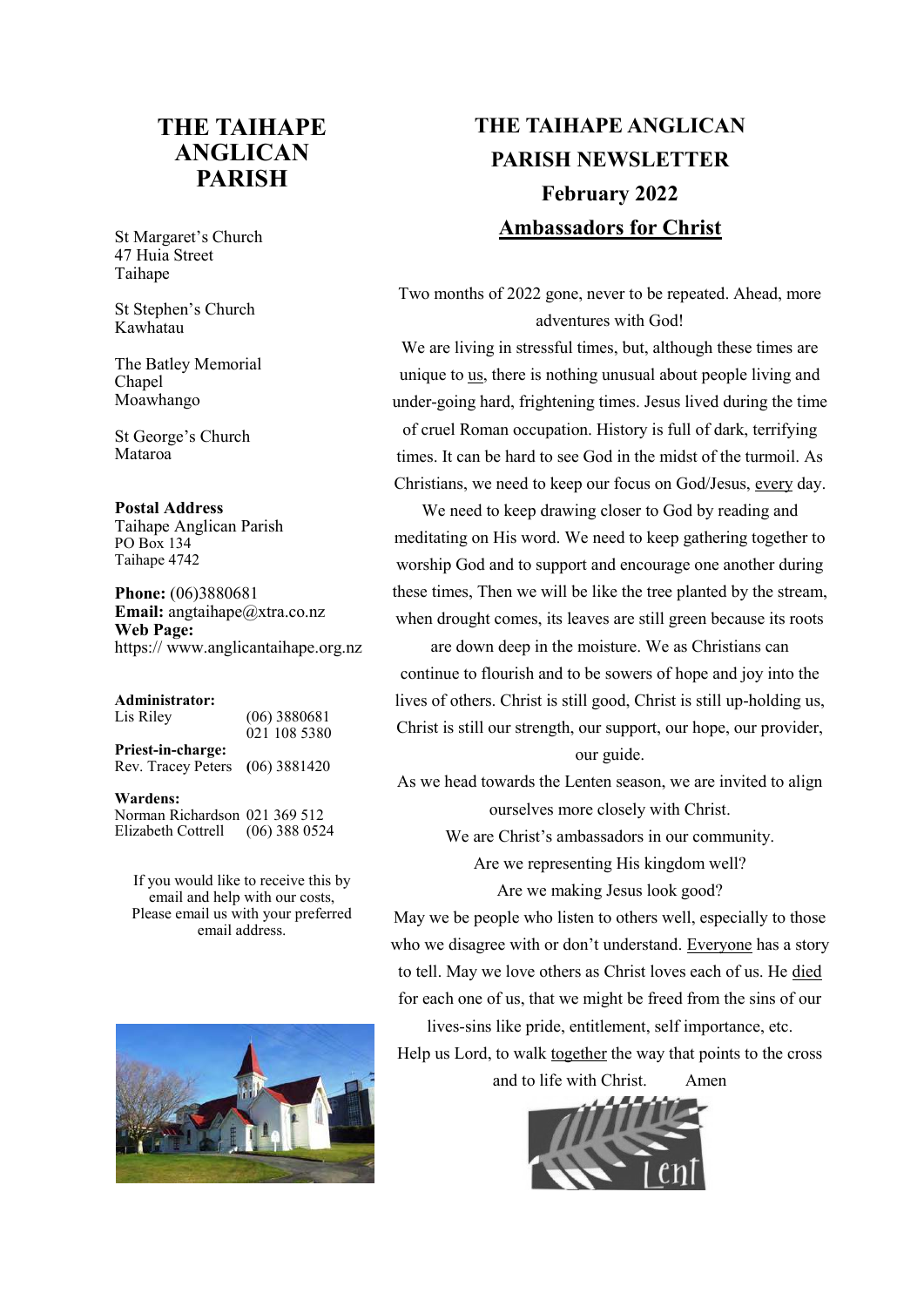Children's Services for 2022 Term 1 13 March—Harvest Festival 10 April—Palm Sunday/Easter **Term 2** 8 May Mother's Day 12 June Trinity Sunday **Term 3 & Term 4 TBA**



## **Special Dates for 2022**

**All at St Margaret's Church unless otherwise specified.**

## **March 2022**

| 2 Mar  | Ash Wednesday Communion Service 7pm                   |
|--------|-------------------------------------------------------|
| 4 Mar  | Friday "World Day of prayer" 10am at St Mary's Church |
| 13 Mar | Harvest Festival/Children's Service 9:30am            |
| 20 Mar | Anglican Parish AGM in Church following the service   |

Lenten Study Days & time to be agreed

## **April 2021**

- 10 Apl Palm Sunday 9:30 am
- 13 Apl Chrism Service—St John's, Feilding 7pm (Wednesday)
- 14 Apl Maundy Thursday 7pm
- 15 Apl Good Friday Service Combined Church's. TBA
- 17 Apl Easter Sunday 9:30 am
- 25 Apl (Monday) Anzac Day Service TBA

### *Pastoral Care Team*

The Carol Service at Awastone was a unique and lovely venue (31 attendees).

The donations collected over Christmas were distributed between meals on wheels and TAS School. We received a basket of goodies and lovely card from TAS pupils as a thank you for all we had done over the year.

Preparations for the Harvest festival are underway (on 13 March) – Dianne has asked for help setting up on the Friday from 10am. Produce will be distributed between TAS school and Meal on Wheels.

World Day of Prayer is at St Mary's on Friday 4 March at 10am.

- The tea towels fundraiser last year was very popular so it was agreed to put out another order for 200.
- The PC team also have a phone tree whereby we keep in touch with our parishioners during these challenging times. If you know of someone who would appreciate a call, please let us know.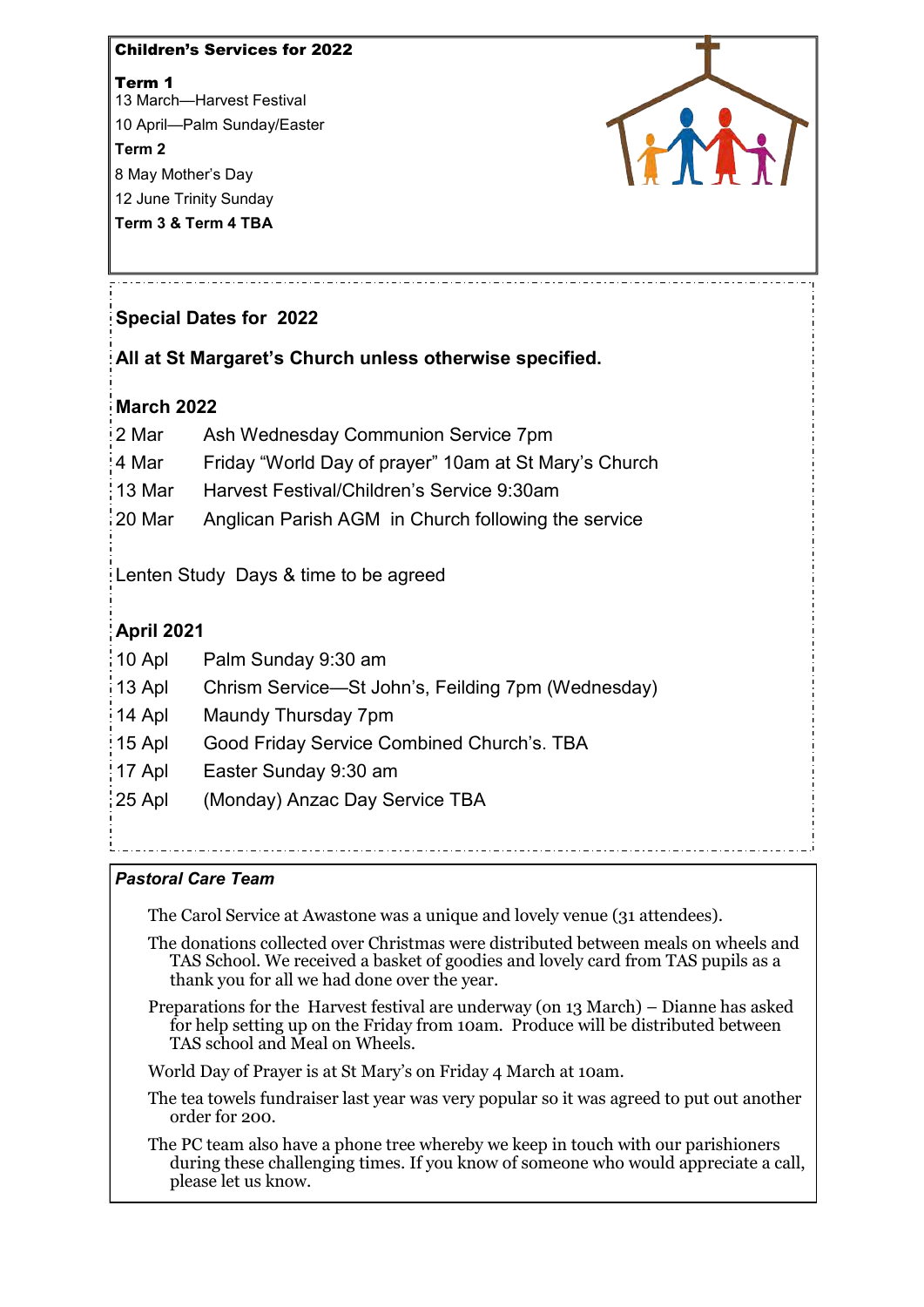#### **Stewardship St Margaret's Donations**

## **Cattle Scheme**

This involves 'farming" cattle on your property. Further information can be gained from Mike Cottrell

Phone 3880035

#### **Annual Donation**

This is a quarterly or half yearly or annual donation, that will be receipted.

Please contact Heather Gilbert for further information Ph. 3880762

#### **Envelope Giving**

This involves putting your 'weekly' church offertory money in an envelope that will be receipted annually…you will be supplied with the envelopes. These are tax deductible and a receipt will be issued on request.

Please contact Heather Gilbert for further information Ph. 3880762

### **On Line Banking**

With COVID—19, the current banking system, and the moving away from carrying cash, many prefer to make their weekly giving by internet banking.

If this is your preference, please put your name as "reference", allocation to missions, TAS (for TAS Breakfast & starter kit ), donation, or leave blank if general giving and add your envelope number if you have one. This ensures you receive a tax receipt at the end of the year.

### **Bank Account number is 02-0760-0020047-00.**

Thank you for your continued support for our Parish and Missions groups.

### **Looking after our Church gardens at St Margaret's Church**

The gardens were tidied, weeded and sprayed before Christmas and the gardens are looking lovely. Since we said farewell to David, Margaret and Elsbeth who are enjoying new ad-



ventures in the South Island, our lawns are now looked after by Mason and Richard. Aren't they doing a lovely job? We are still looking for those who would like to help out for the odd gardening bee. This is a lot of fun and somehow it doesn't feel too much like work. So if you want to be part of this lovely group, you can email your details to angtaihape@xtra.co.nz or contact our organiser below and we will add you to our gardening group.

Thank you for those stealthy gardeners who give up some time in your day when you are able, to help keep the gardens neat and tidy.

### **Weaving at Winiata Marae**

Last year, Trish Cross issued an invitation to the ladies of St Margaret's interested in the art of weaving to attend a weaving class. Having always been intrigued and interested in Māori weaving and the stories and history behind this 2000 year old craft, I eagerly took up the invitation. Trish in her own right is a master weaver and I was lucky to have her as my guide. We met at the old lounge area of the Marae which was ideal for spreading out our projects and keeping the required social distancing.. My project is a "Kete" (bag) which involves working with craft cotton and feathers. The art of weaving without any tools is intriguing in itself, but what really resonated with me is the sense of history and spiritual connection whilst working in this traditional way. Trish and her fellow weavers were so welcoming and encouraging.

Thank you so much Trish and Whanau for this opportunity to share something so very special. There are some photos on our photo page of Trish and some of her weaving and the start of my project.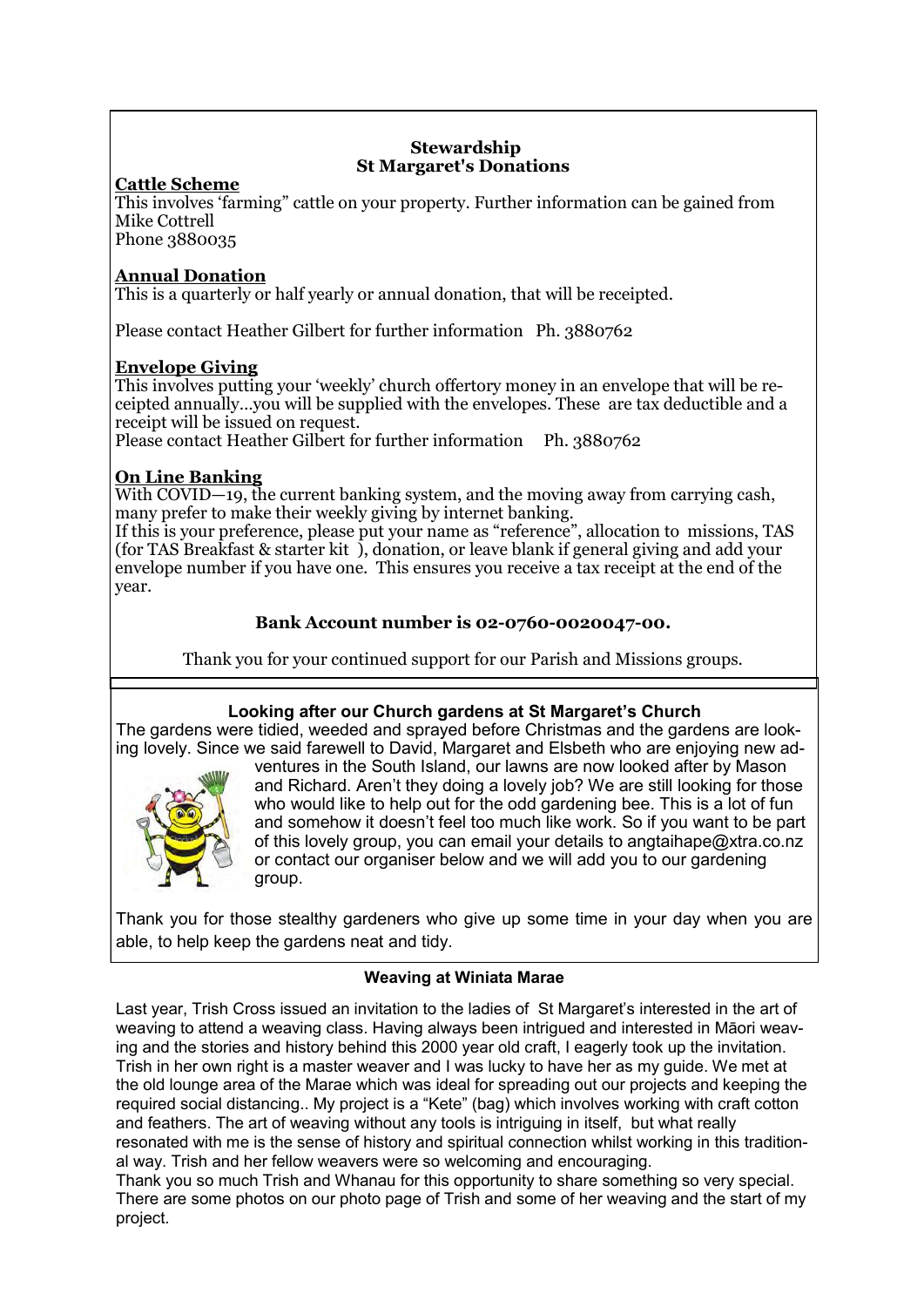# **Taihape Area School Breakfast Club**

Taihape Anglican Parish invites you to be part of this community support programme, This is a wonderful social occasion for them and often youngsters have a second breakfast with their friends and have some bonding time with their school mates.

We believe this is a great thing to be doing for our community and if you would like to donate excess fruit off your trees, (this can be dropped off at St Margaret's Church on Sunday morning or at reception at TAS school) or money for the wonderful organisers to get what they need, we have set up a way of getting this to them.

Some of our parishioners have opted to do a direct credit every month or just when they can afford it.

If you want to help and prefer to do so by internet bank our bank details are "Taihape Anglican Parish" **20-0760-0020047-00**. Please put your name and "TAS "as the reference and so that it is allocated to the correct account. We can even give tax receipts if you contact Lis with your details.

We also support School starter kits for the new children starting school so that every new child has the same start in their educational life.

Many thanks for your generosity.

News from the Vestry team.

After a break during January, our Vestry team met up in February refreshed and ready to start a new year with energy and enthusiasm. What a great group we have here. Our meetings always start and finish with prayer and include bible study and/or looking at our core competencies and how we do as a parish in meeting these goals. This is always a great way to start as it focuses our thoughts on what we are trying to achieve as caretakers of our Parish.

Our hall is getting well used as many venues are disappearing from the Taihape scene. The Koha Shed has come to town and is using our hall as its base at the moment. Donations can be dropped off at the hall on Tuesday between 10am and 2pm and the Hall is open for browsing and collecting 8am—2pm and 5-7pm every Wednesday and every alternate Fridays in conjunction with the Taihape market 10am -8:30pm. It is also being used by private functions which helps with our running of the hall.

We have set our AGM date for Sunday 20 March in the church. This will be after the church service as usual. An Electoral Roll will be at the rear of the Church and anyone wishing to have voting rights should use this enrolment form. There will also be forms for the election of Vestry members and vacant roles in the church. If you feel you would like to be part of this vibrant community, please come and join us.

Have you checked out our Web Page yet? This has attracted a lot of positive feedback and we are always looking at ideas on how to retain a vibrant presence in the community. Your feedback would be greatly appreciated.

https://www.Anglicantaihape.org.nz. It can also be accessed through our Facebook page look for St Margaret's Church Taihape.

Lis Riley, Administrator and Parish Buildings Manager.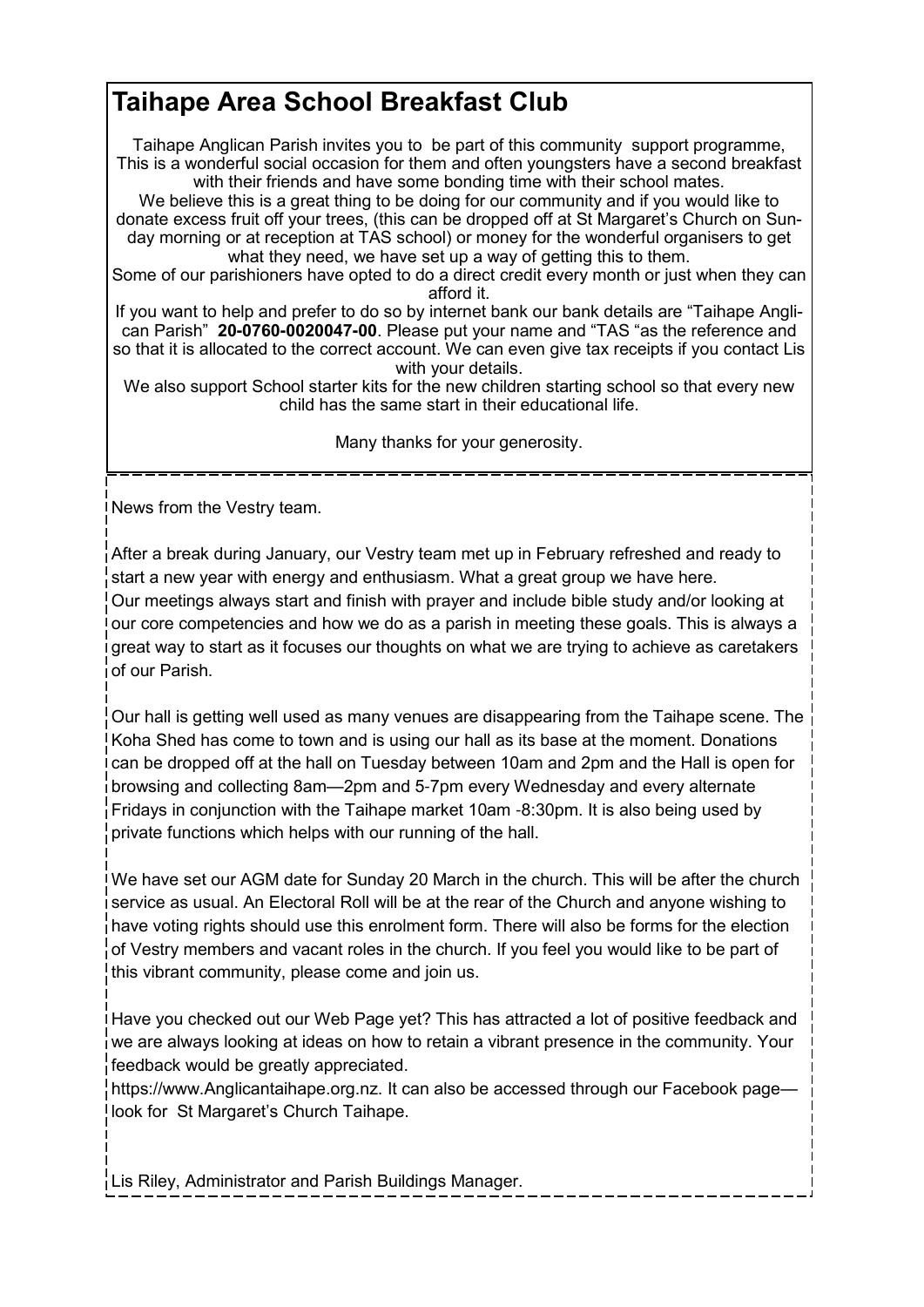## *Funerals*

Raewyn Pauline Hinsley DOD 3/11/21 Service 3/11/21 Neil Kenneth Deighton DOD 13/1/22 Service 19/01/22 Jennifer Jones DOD 21/8/21 Service 5/2/22 *Our condolences and prayers go out to the families*

# **Marriages**

Sarah Grace Williams to Hamish Colin Neilson Baird 24/10/21 at St Stephens Church, Kawhatau.

There were no Baptisms during the last three months

### **Fellowship Group**

On the 2nd Thursday of every second month, there is a fellowship meeting which is open to everyone, not just the ladies. So, if you are new to town and looking at a way of meeting new people, or been here for ever and looking for some great people to meet and have a coffee with, come along and join us.

Our February meeting was postponed due to the latest Covid restrictions.

Our next meeting is on Thursday, 8th April at 2pm at Café Telephonique.

### **MISSIONS**

Missions has had a very good start for this year, \$209 has been donated. Thank you very much for your generous support

We have decided to change our projects this year to support our Pacific neighbour Fiji. The two projects are "Water for All" and The House of Sarah.

The water for all project helps to provide and install water tanks in isolated communities. Water of course is vital for health and well being of these people.

The House of Sarah helps many women and children receive education, health care and general wellbeing

Thank you for your support

Margaret Benson Mission Motivator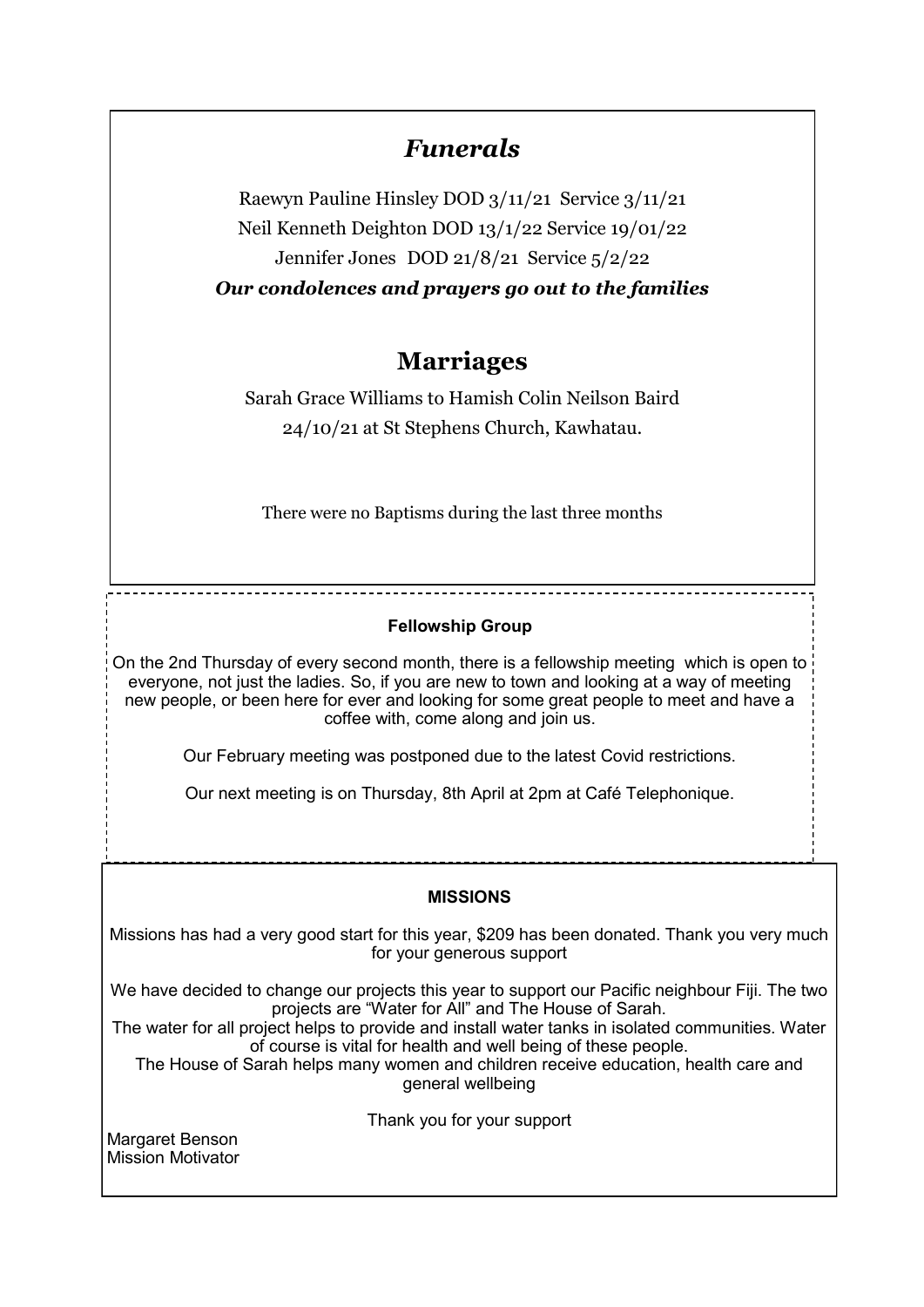## **News from Anglican Movement**

Kia ora Taihape Parish

Welcome to this special edition of News for our Movement.

From this coming Monday 21 February, we are inviting you to join with us each day in prayer:

- for 10 minutes,
- · at 10am or 10pm,
- · for 10 days.

As easy as 10 x 10 x 10! Or simply, Take 10.

#### Why?

We know there is much in our world, our nation and our communities at present that brings anxiety. But we are a people who are reminded, as we read in Philippians 4:6-7 to 'not be anxious about anything, but in every situation, by prayer and petition, with thanksgiving, present your requests to God. And the peace of God, which transcends all understanding, will guard your hearts and your minds in Christ Jesus.'

#### How should we pray?

We would like to encourage each and every one of us to spent time intentionally entering into the peace of God's presence and to dwell in the hope, peace and joy that are eternally found in God's faithfulness and love and to pray for this love to fill ourselves and our world. This particular invitation is therefore not to spend time in heavy intercession, but rather to hand any spirit of anxiety and worry over to the God who sees us, loves us and whose plans and purposes are true and good.

We offer you this simple prayer to begin and end each of your daily times with God:

**Great Loving One,** In Whom we all live and move; **Together we bring to You** ourselves and our world: May Your love and light surround us, bless us, heal us. We are in Your hands. Amen.

Set your calendar reminders now to begin on Monday, and please share with all your networks. Pray together, if you can do so safely within Covid-19 guidelines. Otherwise, just make the most of this opportunity to sit quietly in the presence of God.

In Christ. +Justin and +Eleanor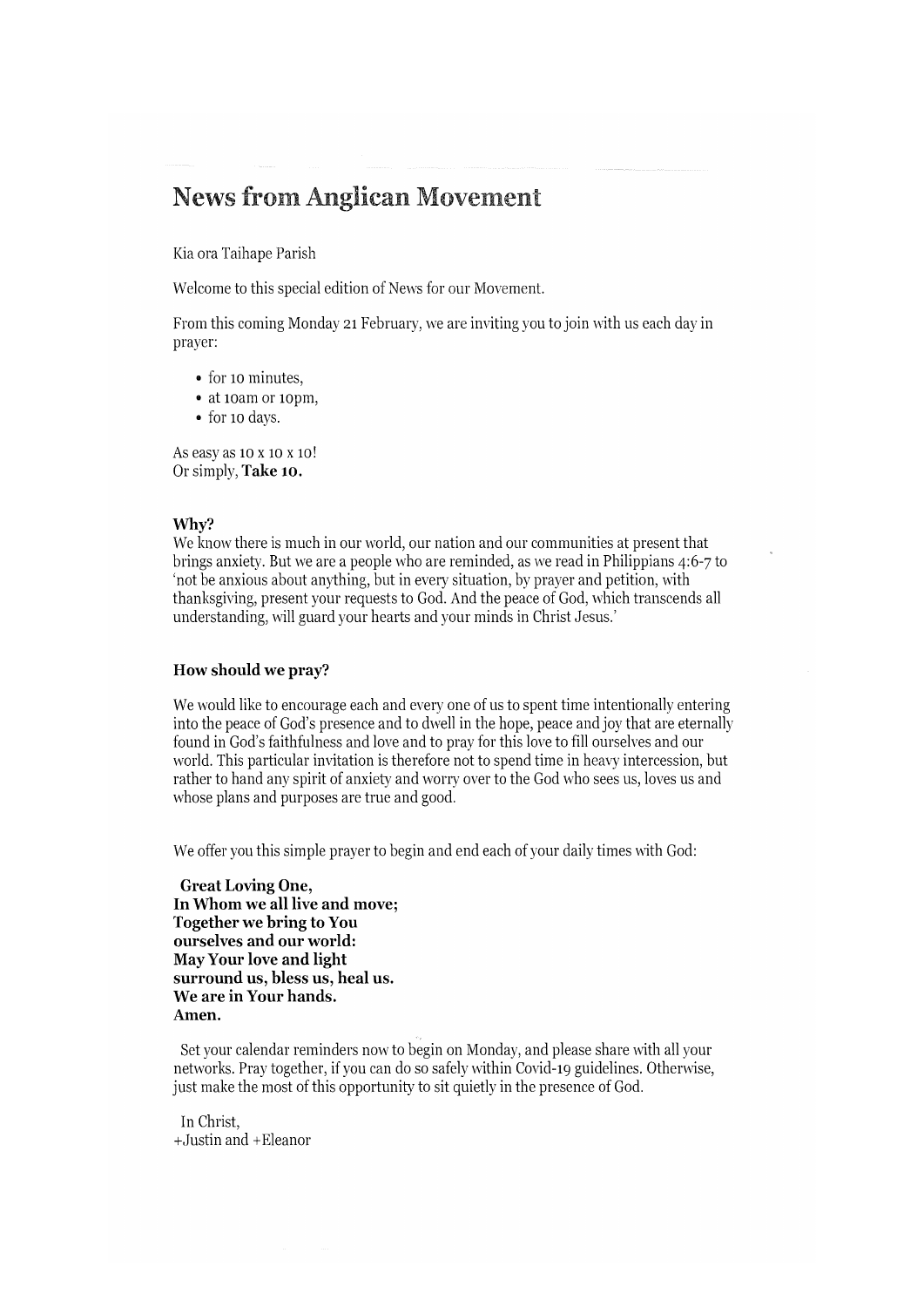## Christmas Celebrations



Carol Service @ Awastone



Children's Service









Advent & Christmas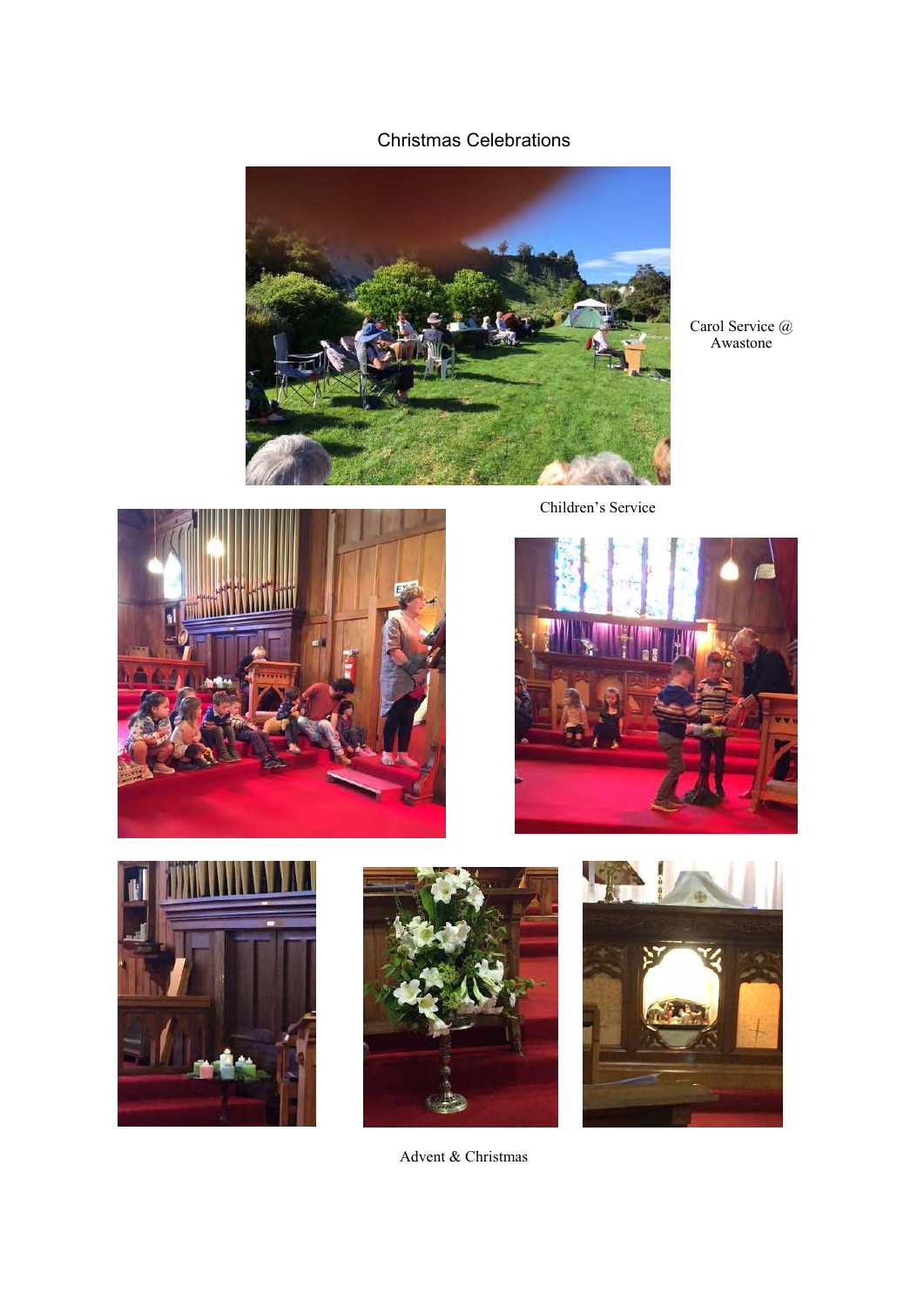Trish Cross



Weaving Project



Koha Shed at the Hall



Dessert Evening in aid of Missions





TAS Card and Gift Basket

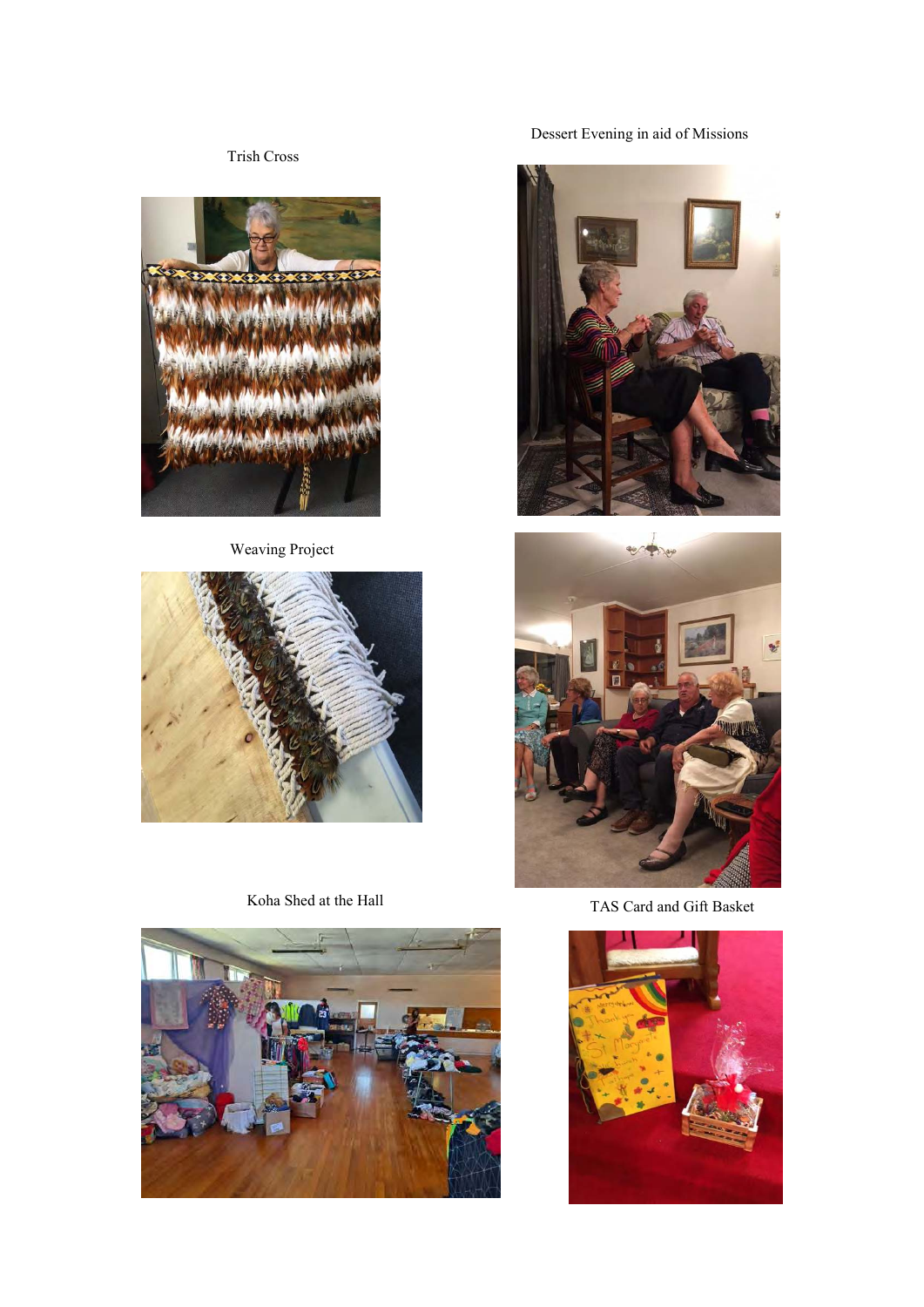# *What is your passion? What is your gift? We really need your help*

*We have the following volunteer vacancies*

# *Is your passion to clean and serve?*

*Church cleaner—every 12th week.* 

*(we have recently lost two of our valuable cleaners and these positions need to be replaced ASAP to help lift the ranks)*

#### *Hall Custodian*

*to clean and look after the hall.*

*( This is not an arduous job as the hall is currently cleaned by the hirers, but must be checked for anyone that wants to use the hall for a private function. The person you would be replacing has left the district. There is always at least one other helper if it is a function)*

# *Is your passion in organising?*

#### *Administrator assistant.*

*Ideal for someone wanting to get back into the workforce and looking for a way to update their skills.*

# *Is your passion in gardening?*

### **Gardeners**

If you enjoy pottering about with a little weeding, pruning or helping with our gardening bees, then this is for you.

*For more information, please contact Lis on 021 1085 380*

*Volunteer vacancies for church officers. (These positions are nominated and Vestry can co-opt)* 

#### *Treasurer Vestry members.*

*Email Lis at angtaihape@xtra.co.nz for more information.*

#### **Do you like our newsletter?**

We love letting you know what is happening in our parish and feel it is important to keep you informed on what is happening in our church community, however we are always conscious of cost and how we cover the expense of producing and mailing of this, particularly as stamp costs have risen again (now \$1.50 per stamp)

If you would like to receive a hard copy, please consider helping towards the cost of printing and mailing. Those who have an email address on file will receive their copy this way but there are spare hard copies at the back of the church also. If you prefer this way, and currently get a hard copy, please send us your preferred email address at angtaihape@xtra.co.nz with your contact details to be put on our mailing list.